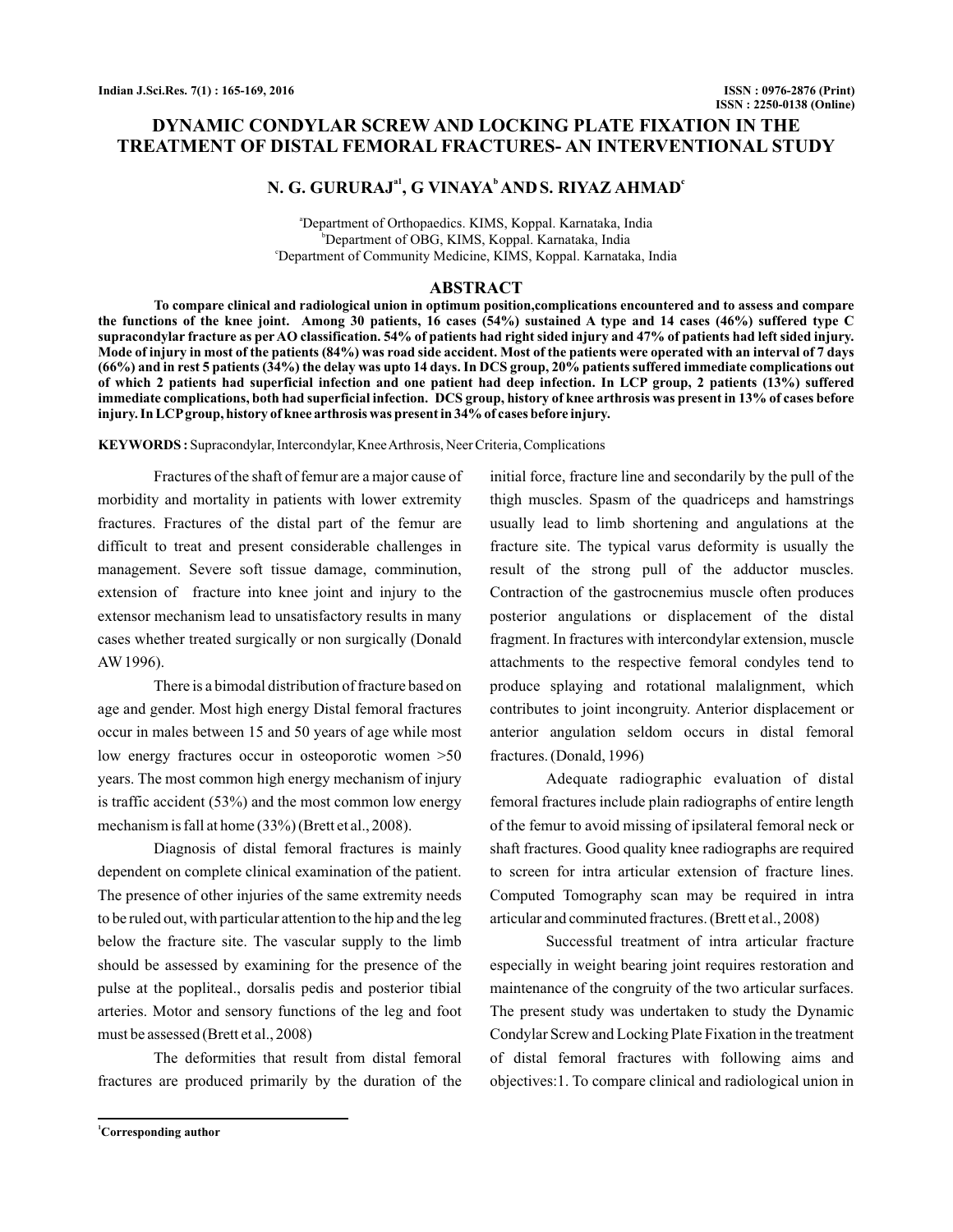optimum position. 2. To compare complications encountered 3. To assess and compare the functions of the knee joint (Peter et al., 1994; David 1991).

# **MATERIALSAND METHODS**

The present study was include the patients of distal femoral fractures admitted to Department of Orthopaedics, at Government Medical College, Rajindra Hospital, Patiala.

Only those cases were selected where ORIF is indicated like in patients with displaced intra-articular fractures, multiple injuries, severe ipsilateral limb injuries, displaced extra-articular supracondylar fractures, pathological fractures and most open fractures.

Patients were evaluated in the emergency with attention to ABC of trauma care i.e. Airway, Breathing and Circulation. Primary survey of the patient will be conducted regarding the presence of other associated injuries and complications.

Primary treatment was given in the form of splintage, antiseptic dressing, antibiotics, analgesics, antiinflammatory drugs and intravenous fluids.

Complete biodata of the patients were recorded and detailed history was taken. Routine investigations were done and initial radiographs taken in anteroposterior and lateral directions.

Tibial pin traction was given in the emergency, till the patient is fit for surgery after complete medical and cardiology checkup.

After giving pre-anaesthetic medication, patient was given general, spinal or epidural anaesthesia. Under all aseptic conditions, under tourniquet control, fracture site was exposed through lateral or anterolateral approach and internal fixation was done with either dynamic condylar screw or locking plate Fixation. Dynamic condylar screw was inserted proximal to joint line at junction of anterior one-third and posterior two-third taking into account the 25 degree inclination of medial wall of medial condyle. Guide wire was inserted initially from lateral femoral condyle to medial femoral condyle making it sure that it does not protrude medially. Dynamic condylar screw reamer was sat at 10 mm less than the measured length from guide wire and reaming done over guide wire. Dynamic condylar screw of appropriate size will then be inserted after tapping 5 mm less than the length of screw. Dynamic condylar screw was inserted and additional 5-mm to increase purchase into the condyles. Appropriate dynamic condylar screw plate was gently seated with impactor. After closing the wound, compression bandage was applied.

## **RESULTS**

In our study of 30 cases, we have two peaks at 41- 50 years and more than 61 years with age range 21-60 years. of 30 cases, there were 25 males and 5 were females (5;1). 71% cases were literate and 29% were illiterates and they were evenly distributed in both the groups. In our study, 54% of patients had right sided injury and 47% of patients had left sided injury. In our study, mode of injury in most of the patients (84%) was road side accident and in rest 16% of cases the mode of injury was fall from height in both the groups.

In DCS group, most of our patients were in age group 41-60 years with 46% of patients in 41-50 years age group and 40% in 51-60 years age group. In LCP group, 40% of the patients were in age group more than 61 years. Out Most of the patients in both the DCS group (80%) and LCP group (87%) were males, which can be attributed to more outdoor activity of males. Most of the patients in both the groups were of lower middle socioeconomic status. In DCS group, 26% of the patients had associated medical conditions, 2 patients out of 4 had diabetes mellitus and 2 patients had hypertension. In LCP group, 33% of the patients had associated medical conditions, 2 patients out of 5 had diabetes mellitus and 3 patients had hypertension. In DCS group, 87% patients had simple fractures and 13% patients had compound fracture. In LCP group, 60% patients had simple fractures and 40% patients had compound fracture

In our case series of 30 patients, 16 cases (54%) sustained A type and 14 cases (46%) suffered type C supracondylar fracture as per AO classification. In DCS group, most (80%) of the patients had A type of fracture. Among A type of fractures, 8 patients were in A1 subtype and 2 patients in each A2 and A3 and the rest 3 cases were of C type of fractures and all the fractures were of C1 subtype.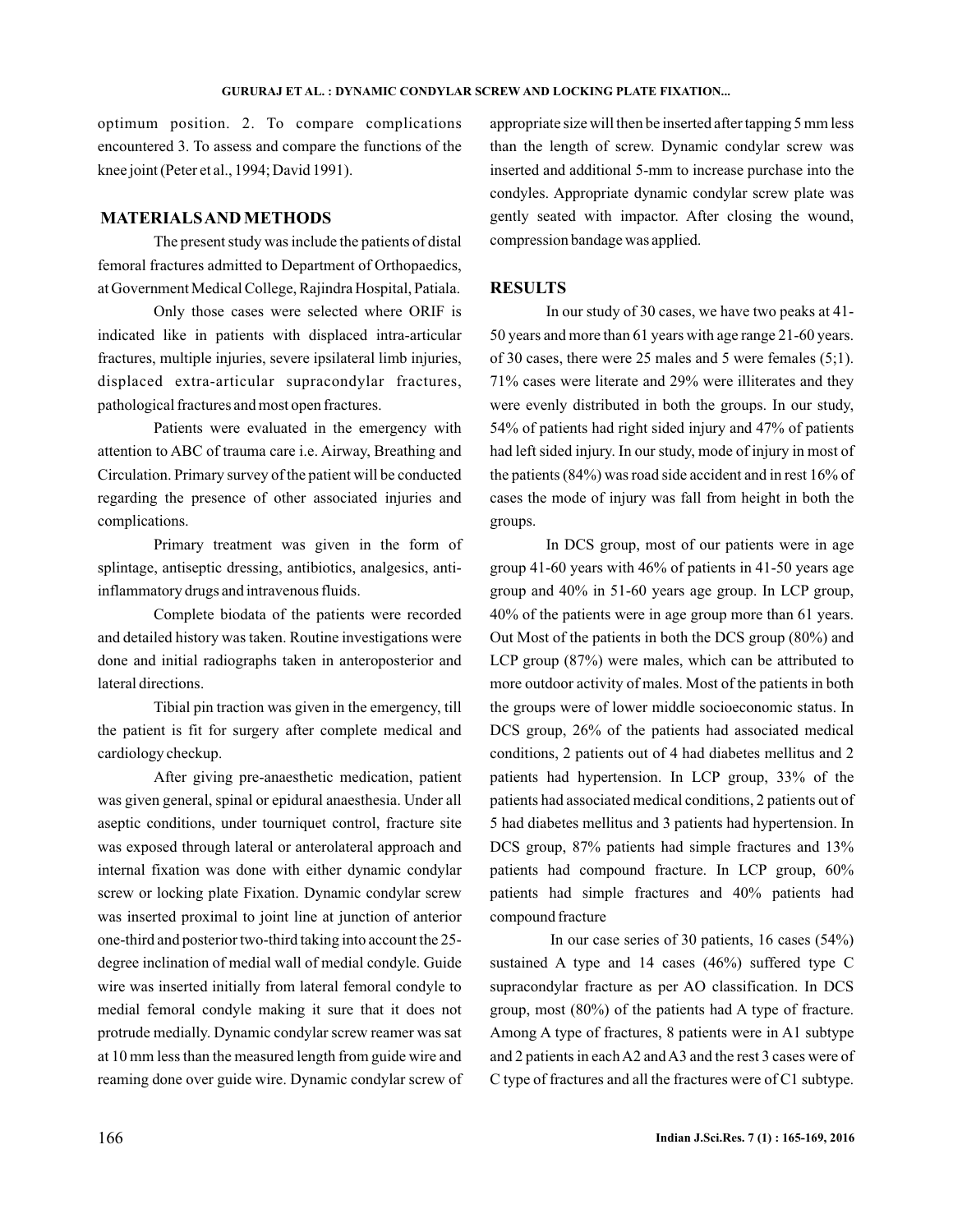| <b>Time Between Injury and Surgery</b> | <b>DCS Group</b> | <b>LCP</b> Group |
|----------------------------------------|------------------|------------------|
| Within 24 hrs                          |                  |                  |
| $2-7$ days                             |                  |                  |
| $7-14$ days                            |                  |                  |
| $>14$ days                             |                  |                  |
| Total                                  |                  |                  |

**Table 1: Time Between Injury and Surgery in Both Groups**

| <b>Postoperative Complications</b> | <b>DCS</b> group | LCP group |
|------------------------------------|------------------|-----------|
| <b>IMMIDIATE</b>                   |                  |           |
| Neurovascular injury               |                  |           |
| Superficial infection              | 2                |           |
| Deep infection                     |                  |           |
| Failure of reduction               |                  |           |
| Thromboembolic complication        |                  |           |
| <b>LATE</b>                        |                  |           |
| Late infection                     |                  |           |
| Delayed union                      | 2                |           |
| Non union and implant failure      |                  |           |
| Malunion                           |                  |           |
| Painful internal fixation          |                  |           |

**Table 2: Postoperative Complications in Both Groups**

In LCP group, most  $(75%)$  of the patients had C type of fractures. Among the C type of fractures 4 cases were of C3 subtype,5 cases were of C2 subtype and 1 case was of C1 subtype the rest 4 cases had A type of fractures. Out of 4 patients, 2 cases were of A2 subtype and 1 case was in each A1 and A3 respectively. In DCS group, 2 patients (13%) were having osteoporosis. In LCP group, 5 patients (34%) were having osteoporosis.

Most of the patients were operated with an interval of 7 days (66%) and in rest 5 patients (34%) the delay was upto 14 days to stabilise the associated medical conditions and in treating compound fractures. No patient was operated within 24 hours to avoid hemodynamic instability. Most of the patients were operated within an interval of 7 days (54%): however in 7 patients (46%) the delay was up to 14 days to stabilise the associated medical conditions and in treating compound fractures. No patient was operated within 24 hours to avoid hemodynamic instability (Table1).

In DCS group, 20% patients suffered immediate complications out of which 2 patients had superficial infection and one patient had deep infection. None of the patient had neurovascular injury, thrombo embolic complications.

Late complications were seen in 21% cases out of which 2 patients had delayed union and 1 patient had non union with implant failure. In LCP group, 2 patients (13%) suffered immediate complications, both had superficial infection. None of the patients had neurovascular injury, thrombo embolic complications or failure of reduction. Late complications were not seen in LCPgroup (Table2).

In DCS group, 54% patients were allowed partial weight bearing in 9-11 weeks, 34%patients started partial weight bearing in 12-14 weeks, 7% patients were allowed partial weight bearing in 14- 18 weeks and 7%of patients were allowed partial weight bearing in more than18 weeks. In LCP group, 40% patients were allowed partial weight bearing in 9-11 weeks, 32% patients started partial weight bearing in 12-14 weeks and 28% patients were allowed partial weight bearing in 14-18 weeks table 3.

**Table 3: Time for Partial Weight Bearing In Both Groups**

| <b>Weight Bearing</b> | <b>DCS</b> Group | <b>LCP</b> Group |
|-----------------------|------------------|------------------|
| 9-11 weeks            |                  |                  |
| $12-14$ weeks         |                  |                  |
| $14-18$ weeks         |                  |                  |
| $>18$ weeks           |                  |                  |
| Total                 |                  |                  |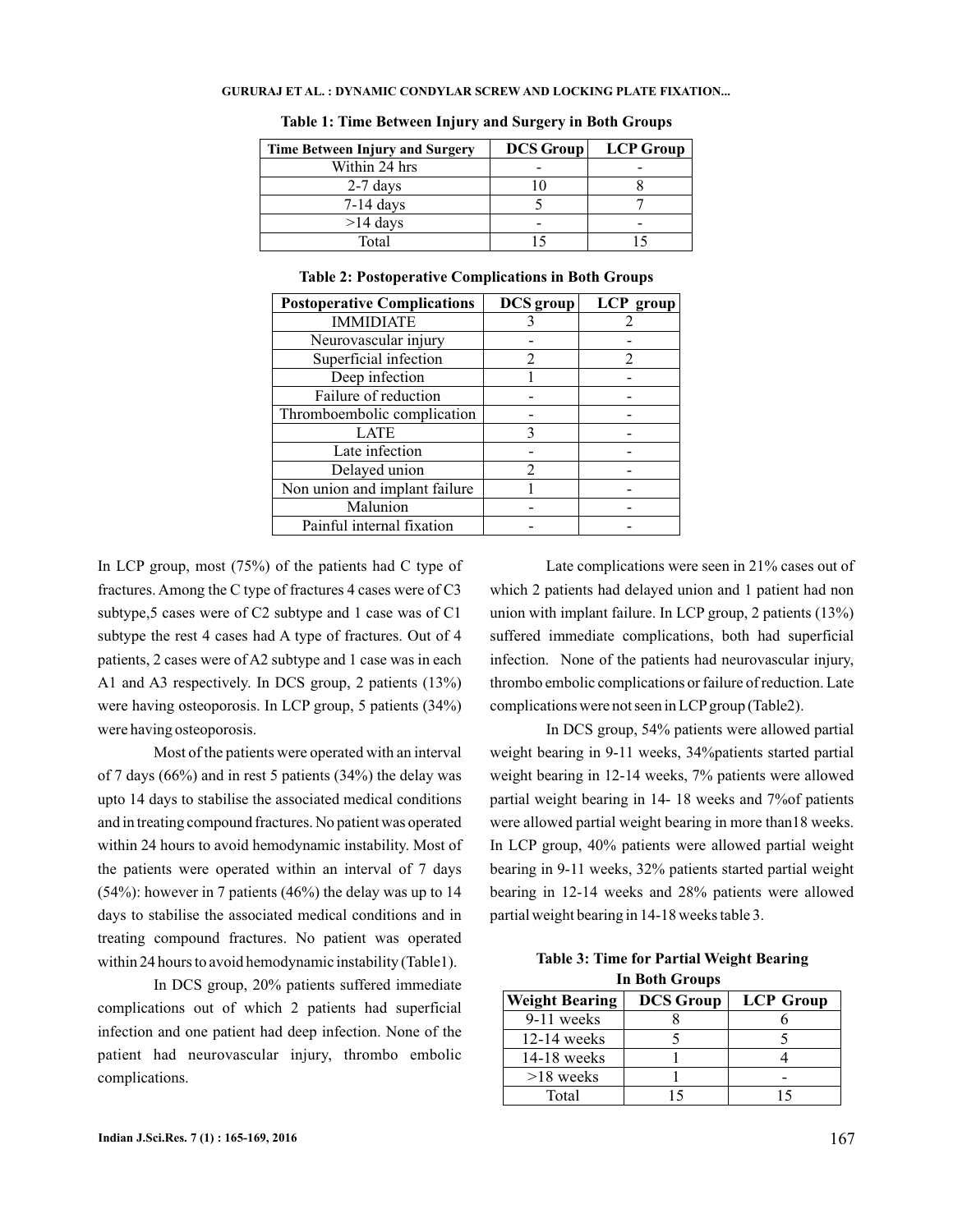| <b>Knee Arthrosis</b> | <b>DCS Group</b> |                                                                 | <b>LCPGroup</b> |  |
|-----------------------|------------------|-----------------------------------------------------------------|-----------------|--|
|                       |                  | Before Injury   Post Operative   Before Injury   Post Operative |                 |  |
| Present               |                  |                                                                 |                 |  |
| Absent                |                  |                                                                 |                 |  |
| Total                 |                  |                                                                 |                 |  |

**Table 4 : Knee Arthrosis Before Injury and Post Operative in Both Groups**

In DCS group, 60% patients had sufficient callus formation and rest had callus present in follow up x-rays. Three patients had insufficient callus formation. In LCP group, 66% patients had sufficient callus formation and 34% had callus present but not all around.

In DCS group, history of knee arthrosis was present in 13% of cases before injury, as suggested by the history of pain in knee which increases on squatting and climbing stairs. In LCP group, history of knee arthrosis was present in 34% of cases before injury, as suggested by history of pain in knee which increases on squatting and climbing stairs.

In DCS group, knee arthrosis was found in 20% in post operative period. Among these 3 patients, 2 patients were already having history of knee arthrosis in the pre operative period. In LCP group, knee arthrosis was found in 55% of the patients in post operative period. Among these 8 patients, 5 patients were already having history knee arthrosis in the pre operative period (Table 4) .

In DCS group, most of the cases(47%) had excellent results according to Neer criteria, 33% cases had good, 13% of cases had fair results and 7% cases landed in failed procedure. In LCP group, most of the cases (45%) had good results according to Neer criteria, 28% cases had excellent and 27% of cases had fair results.

# **DISCUSSION**

The present study does show a biphasic age distribution of the patient population. In DCS group, most of our patients were in age group 41-60 years with 52% patients in 41-50 years age group and 32% in 51-60 years age group. In LCP group, 40% of the patients were in age group more than 61 years. Age distribution in two groups is statistically significant (p 0.039\*\*).

Most of the patients in both DCS group (80%) and LCP group (87%) were males which can be attributed to

more outdoor activity in males. our results are very close to the study by Muller et al., 1995. Statistically when both groups were compared, p value is not significant.

Mode of injury in most of the patients in DCS group (87%) and LCP group (94%) was road side accident. Most of the studies agree with us that road side accident is the major cause of supracondylar fracture.

In DCS group, 87% of the fractures were of simple type and 13% were compound type while in LCP group, 60% of the injuries were of simple type and rest 40% were compound type. Among A type of fractures 13% cases were of A2 subtype and 7% cases were in each A1 and A3 subtype. AO classification intergroup comparison is statistically highly significant (p 0.010).

This discrepancy in distribution in both groups can be explained as LCP is useful for fixation of supracondylar fracture with intraarticular extension and with comminution, hence more useful in C type of supracondylar fractures (Grieve et al., 2007; Neer et al., 1967).

Medical conditions (diabetes mellitus and hypertension) were responsible for the delay in surgery. Moreover, diabetes mellitus lead to superficial infections in 2 of our patients which was treated with antibiotics and the control of diabetic status. But in one case which belong to DCS group due to deep infection assembly had to be removed and wound debridement was done with control of diabetic status. Statistically when both groups were compared p value is not significant Nicholls et al., 1982.

In our study, 7 out of 30 patients (20%) had osteoporosis out of which 3 were old postmenopausal females and 4 patients were elderly male patients. Out of these 7 cases, fracture fixation in 2 cases was done with the help of DCS as the fractures were of A type and additional screws were put in distal fragment for additional support. However in 5 cases, fracture fixation was done by using LCP and multiple cannulated screws John, 1993; Marcus et al., 1993; He at al., 2005.